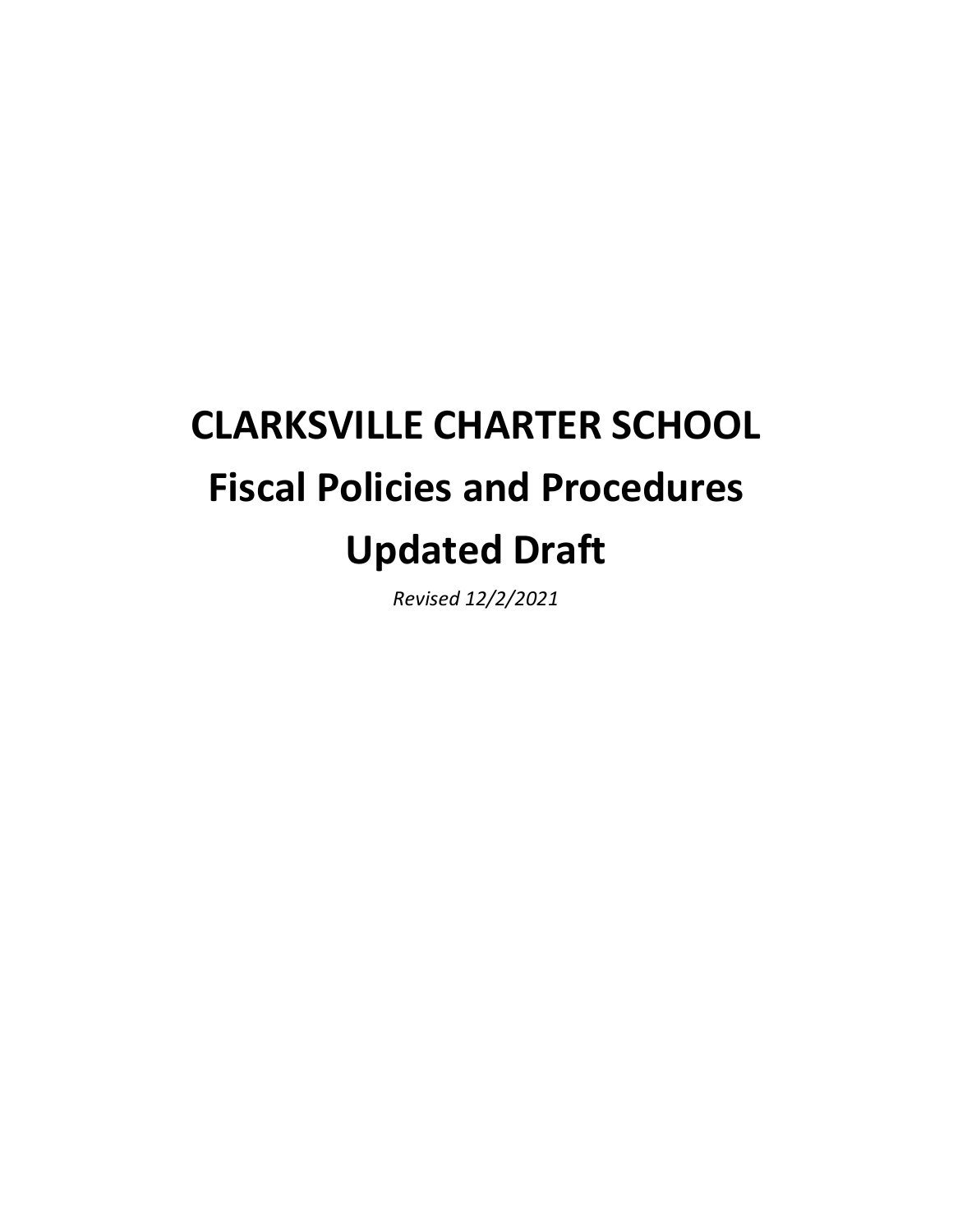## **Table of Contents**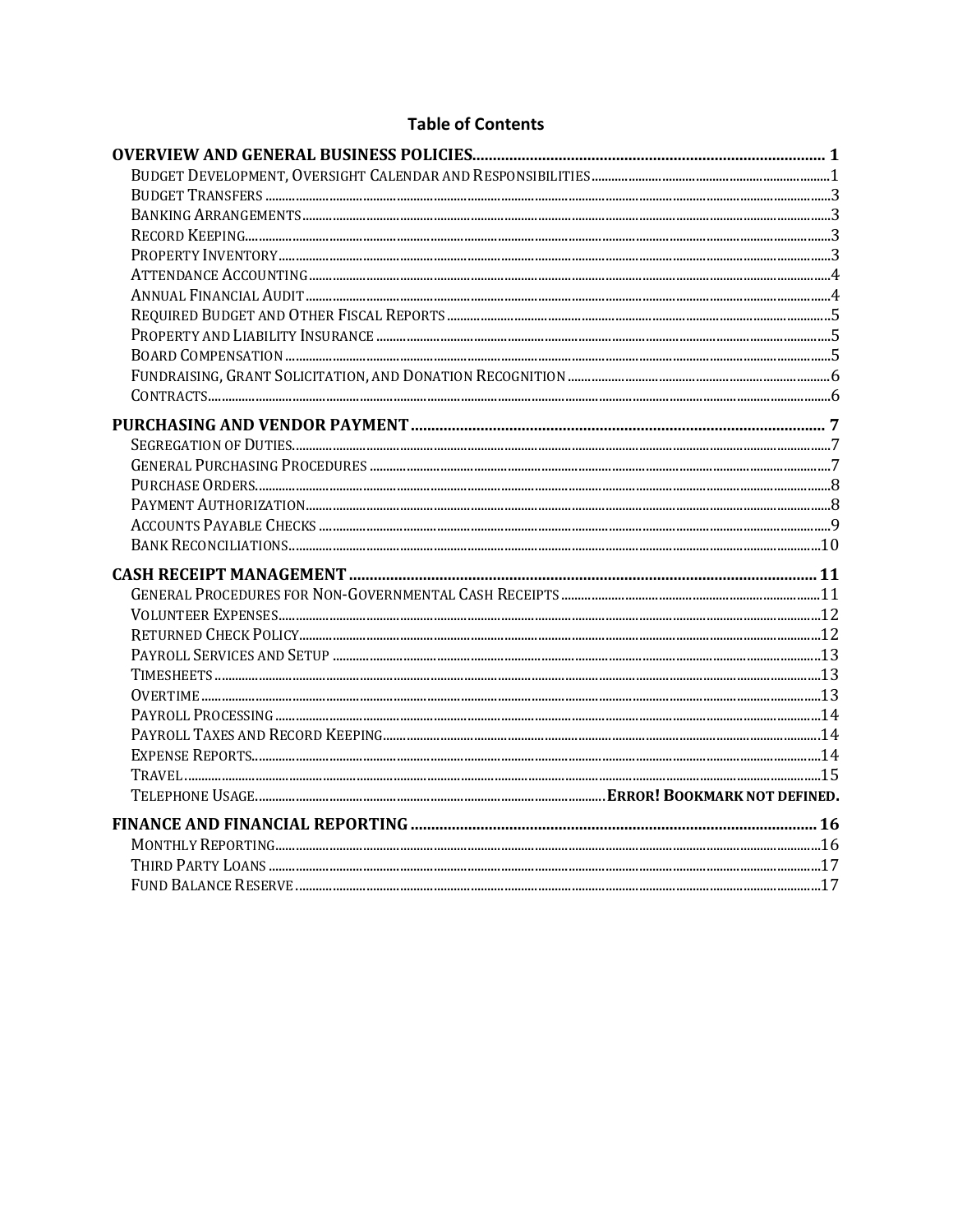#### **OVERVIEW AND GENERAL BUSINESS POLICIES**

The Board of Clarksville Charter School has reviewed and adopted the following policies and procedures to ensure the most effective use of the funds of the School to support the mission and to ensure that the funds are budgeted, accounted for, expended, and maintained appropriately.

- 1. The Board approves financial policies and procedures, delegate's administration of the policies and procedures to the Executive Director and reviews operations and activities on a regular basis.
- 2. The Executive Director has responsibility for all operations and activities related to financial management. However, the Board and Executive Director can appoint or delegate someone else to perform the responsibilities.
- 3. Financial duties and responsibilities must be separated so that no one employee has sole control authorizing transactions, recording financial transactions and custody of assets.
- 4. The School will maintain in effect the following principles in its ongoing fiscal management practices to ensure that:
	- a. expenditures are authorized by and in accord with amounts specified in the board-adopted budget,
	- b. the school's funds are managed and held in a manner that provides a high degree of protection of the school's assets, and
	- c. all transactions are recorded and documented in an appropriate manner.

## **Budget Development, Oversight Calendar and Responsibilities**

The School will develop and monitor its budget in accord with the annual budget development and monitoring calendar as specified below.

## *January - April*

Charter Impact works with Executive Director to review Governor's proposed state budget for the upcoming fiscal year, and identify the likely range of revenues for the school's upcoming fiscal year (July 1 - June 30) based on projected enrollment. Once the revenue estimates are complete, Charter Impact and the Executive Director develop the remainder of the budget including staffing levels, review of fixed costs and discretionary spending. Then a five-year budget projection is developed in accordance with the schools' established strategic and growth plans.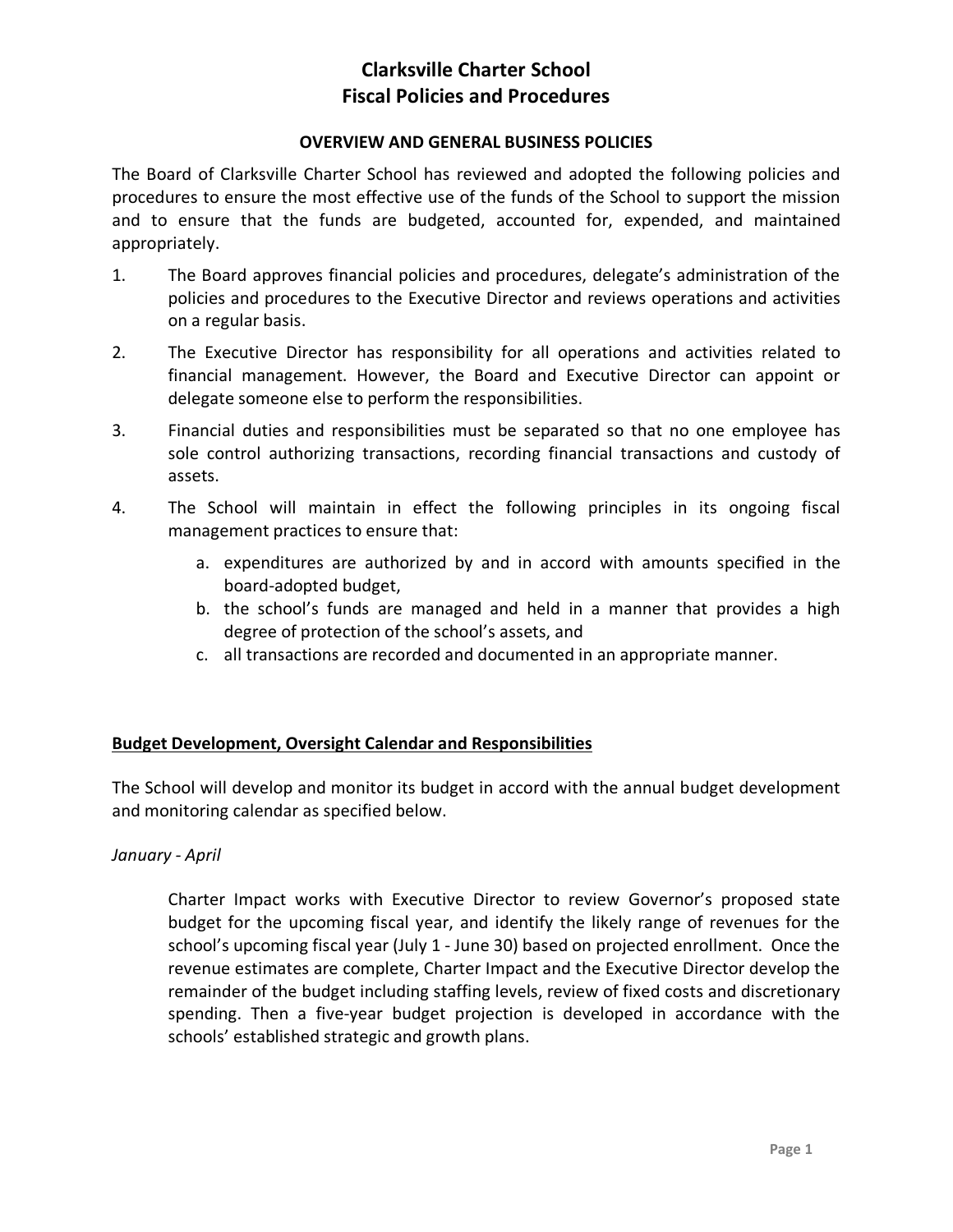## **Budget Development, Oversight Calendar and Responsibilities (***continued***)**

#### *May – June*

Charter Impact and the Executive Director review revenue projections subsequent to the Governor's annual "May Revise" budget figures, fine-tunes the upcoming fiscal year budget to accommodate any changes. This budget will include monthly cash flow projections. The Board reviews and formally adopts a budget for upcoming fiscal year before June 15. A copy of the final budget is provided to the charter-granting agency.

#### *July – August*

Books for prior fiscal year are closed by Charter Impact, all transactions are posted, and records assembled for audit.

The budget is reviewed subsequent to the adoption of the state Budget Act and necessary adjustments are made. A copy of the revised final budget is provided to the charter-granting agency, if applicable.

#### *September – December*

The independent auditor performs audit of the closed fiscal year and prepares audit report for submission to the Audit Committee.

At the end of the first full week of school, the Executive Director reviews the Charter School's actual attendance figures and notifies the Board if actual attendance is below budget projections. If needed, the school's budget is revised to match likely revenues.

The Audit Committee of the Board reviews a copy of the audit. The Executive Director address any audit exceptions or adverse findings. Once the Board approves the audit report, it is submitted to charter-granting agency.

On a monthly basis, the Executive Director and Board reviews current year actual versus budgeted revenues and expenditures and other financial reports as presented by Charter Impact. The Board approves any needed changes to the annual budget.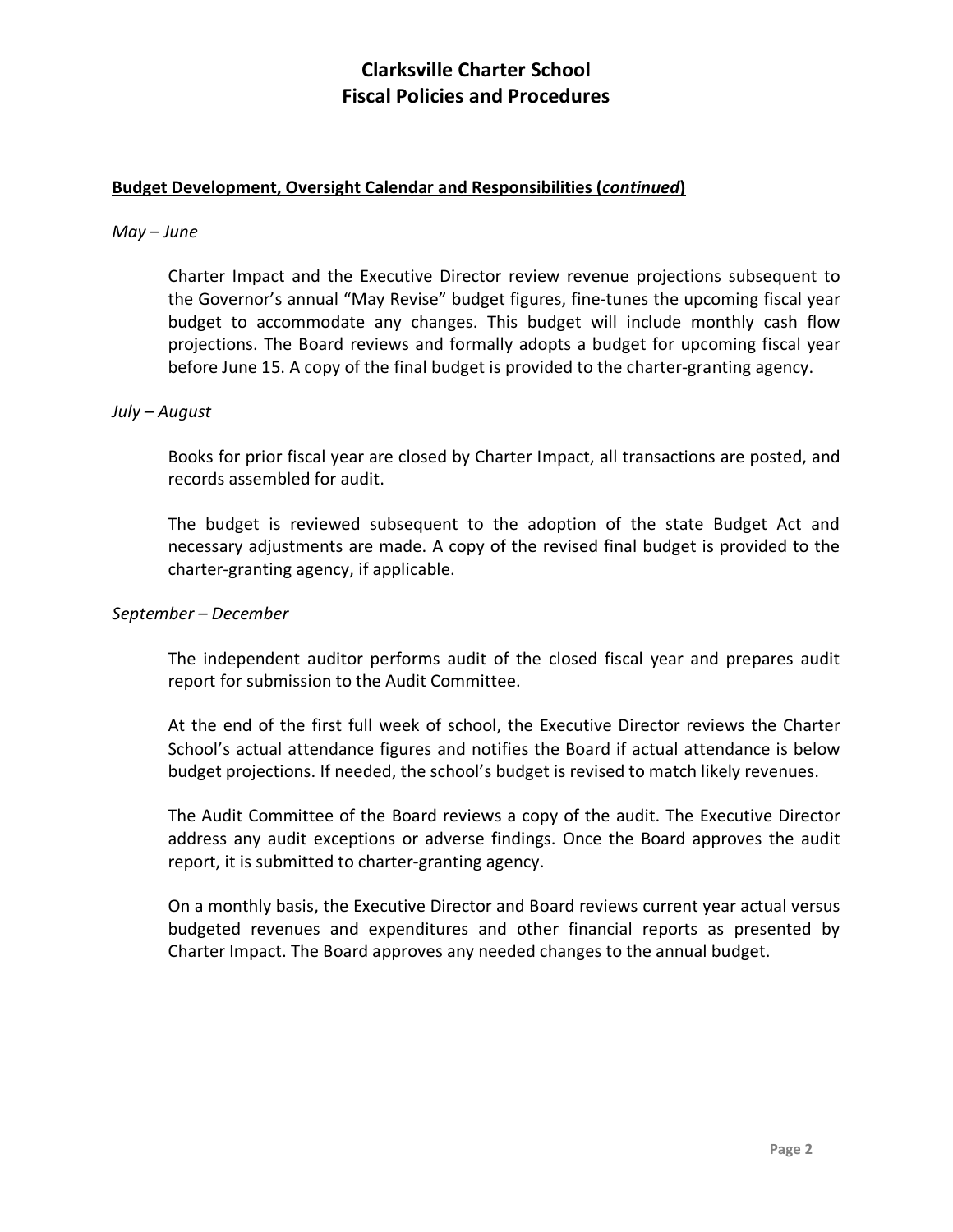#### **Budget Transfers**

The Executive Director may transfer up to \$100,000 from one unrestricted budget item to another without board approval but shall notify the Board of the transfer at the next regularly scheduled meeting.

#### **Banking Arrangements**

The School will maintain its accounts either in the County Treasury or at a federally insured commercial bank or credit union. Funds will be deposited in non-speculative accounts including federally-insured savings or checking accounts or invested in non-speculative federally-backed instruments or in the County's Pooled Money Investment Fund. If funds are held in accounts outside of the County Treasury, the Board must appoint and approve all individuals authorized to sign checks or warrants in accord with these policies. Charter Impact will reconcile the school's ledger(s) with its bank accounts or accounts in the county treasury on a monthly basis.

## **Record Keeping**

Transaction ledgers, duplicate unsigned checks, attendance and entitlement records, payroll records, and any other necessary fiscal documents will be maintained by school staff in a secure location for at least three years, or as long as required by applicable law, whichever is longer.

Appropriate back-up copies of electronic and paper documentation, including financial and attendance accounting data, will be regularly prepared and stored in a secure off-site location, separate from the school.

Charter Impact will retain electronic records at their site for a minimum of two years; after which, the remaining years will be the responsibility of the School.

#### **Property Inventory**

The Executive Director shall establish and maintain an inventory of all non-consumable goods and equipment worth over \$1,000. This inventory shall include the original purchase price and date, a brief description, serial numbers, and other information appropriate for documenting the school's assets. This property will be inventoried on an annual basis and lists of any missing property shall be presented to the Board.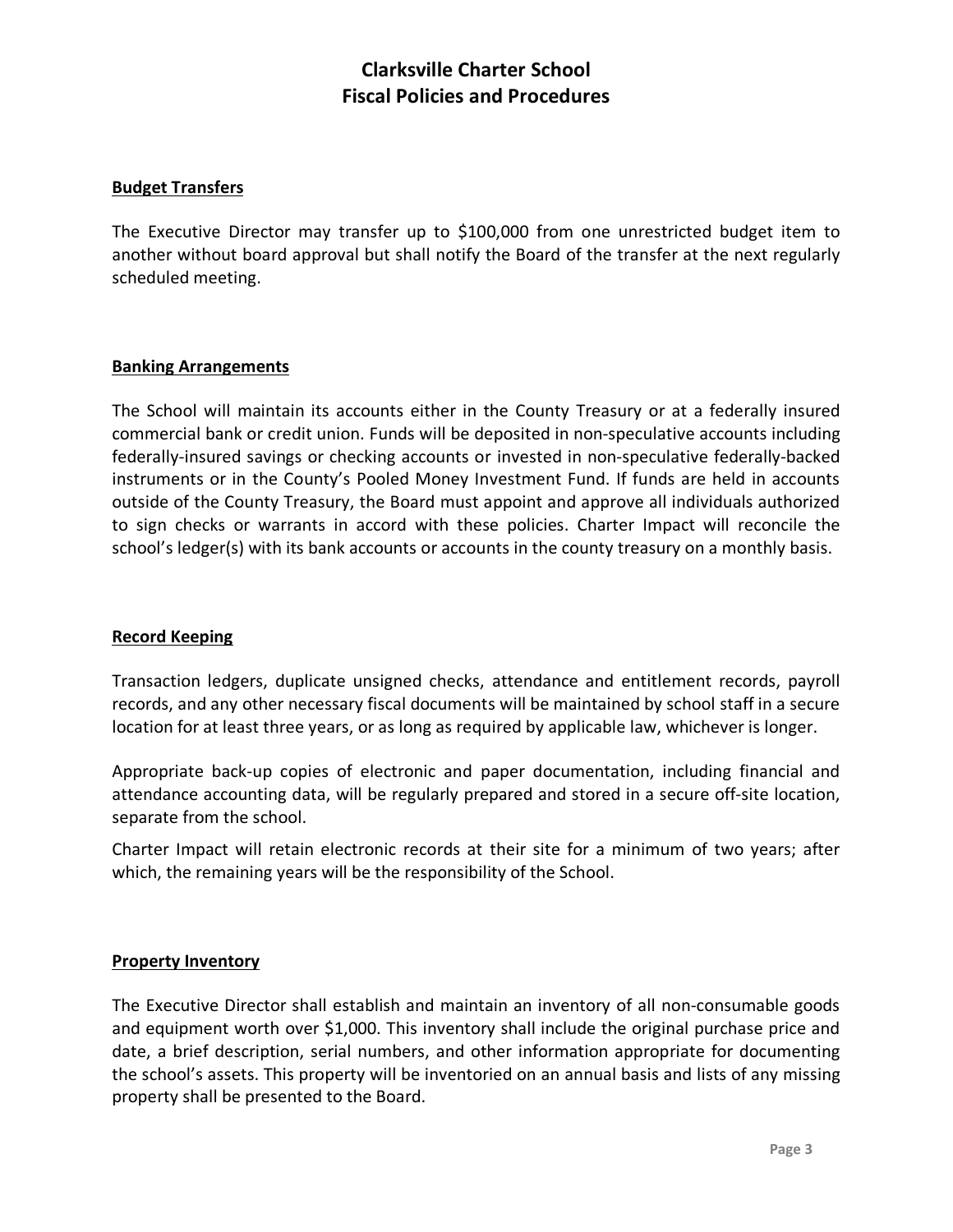All non-consumable school property lent to students shall be returned to the school no later than 5 working days after end of the school year or after withdrawal of student.

Any excess or surplus property owned by the school may be sold or auctioned by the Executive Director provided the Executive Director engages in due diligence to maximize the value of the sale or auction to the school. The sale or auction of property owned by the school with a fair market value in excess of \$1,000 shall be approved in advance by the Board. The Executive Director will immediately notify Charter Impact of all cases of theft, loss, damage or destruction of assets.

## **Attendance Accounting**

The Executive Director shall establish a contract with a third-party vendor for attendance tracking. Responsibilities include maintaining an appropriate attendance accounting system and recording the number of days students are in attendance at the School and engaged in the activities required of them by the School. The annual audit will review actual attendance accounting records and practices to ensure compliance. The attendance accounting practices will be in conformance with the Charter Schools Act and the applicable California Administrative Code sections defining Charter School Average Daily Attendance. Therefore:

- 1. ADA will be computed by dividing the actual number of days of student attendance by the number of calendar days of instruction by the School.
- 2. The School's instructional calendar will include at least 175 days of instruction to avoid the fiscal penalty for providing fewer than 175 days of instruction as provided by the Administrative Code regulation. The calendar must also document that the school offers an amount of annual minutes of instruction as required pursuant to applicable law.
- 3. Independent study must be pre-arranged by the student's adult guardian and the School and that the adult guardian will be required to complete and submit documentation of engagement in instructional activity to the school on forms prepared by the school. As applicable, such study shall be in full compliance with law governing independent study.

## **Annual Financial Audit**

Clarksville Charter School will appoint an audit lead to ensure an audit is undertaken on an annual basis. The audit lead will be the main point of contact for the board, school, Charter Impact, and the auditor. Any persons with expenditure authorization or recording responsibilities within the school may not serve as the audit lead. The school board shall annually contract for the services of an independent certified public accountant to perform an annual fiscal audit. The audit shall include, but not be limited to (1) an audit of the accuracy of school's financial statements, (2) an audit of the school's attendance accounting and revenue claims practices, and in conjunction with (1) and (2) above, review the school's internal controls over financial reporting. The audit shall be prepared in accordance with any relevant Office of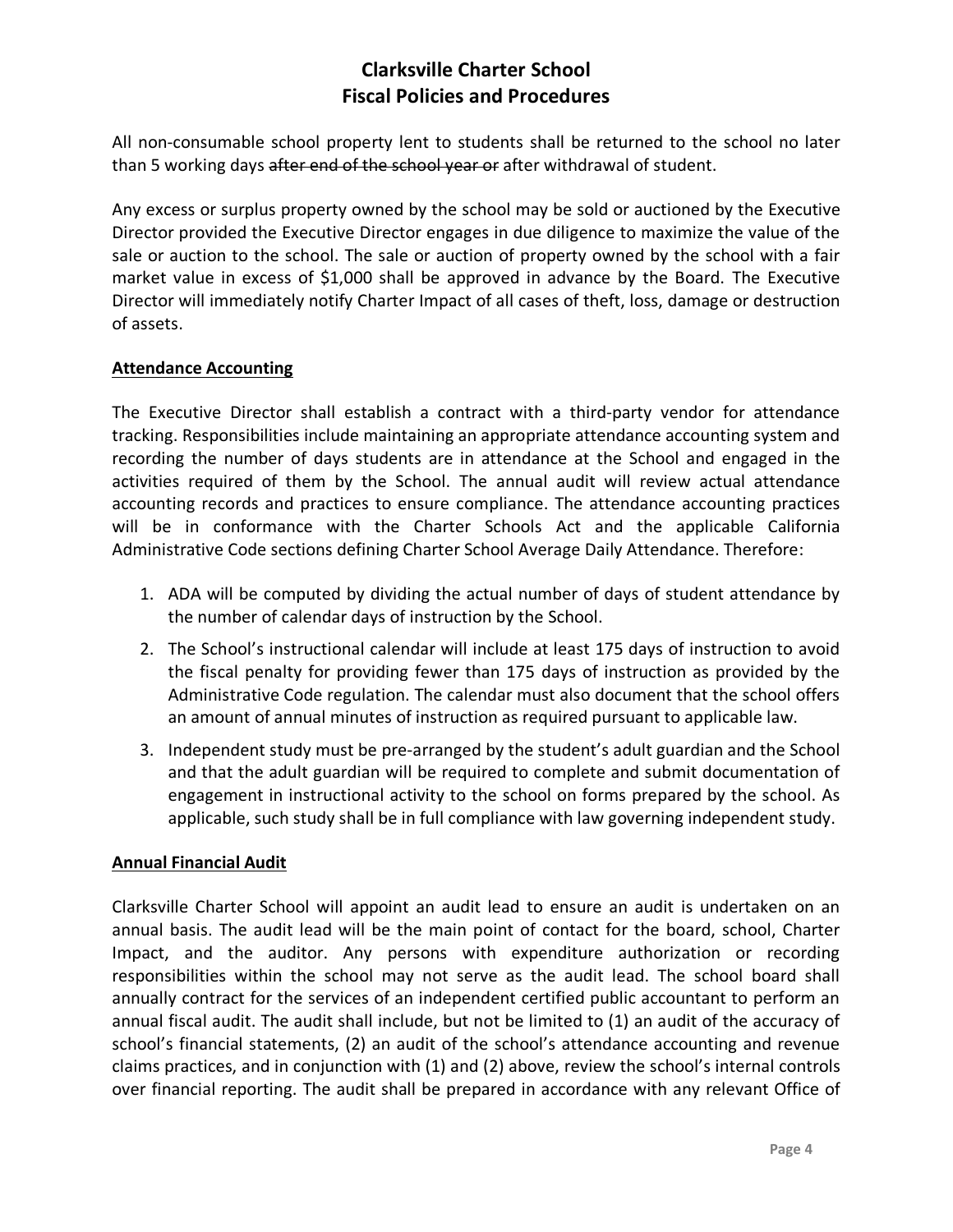Management and Budget audit circulars if the School spends in excess of the amount which requires an audit.

The Audit shall be completed, reviewed by the Board, and submitted to the charter-granting agency, the County Office of Education, the Office of the State Controller, and California Department of Education prior to December 15 of each year unless any of those entities extend the deadline.

## **Required Budget and Other Fiscal Reports**

The Executive Director, working in conjunction with Charter Impact, will produce and submit to the charter granting agency any and all required fiscal reports as may be required by state or federal law, or mandated by the terms of the school's charter. These include, but are not limited to, attendance reports, enrollment and other data reports required by the California Basic Education Date System, and other related data.

#### **Property and Liability Insurance and Workers Compensation**

The Executive Director shall ensure that the school retains appropriate property and liability insurance coverage, as well as a Workers Compensation Policy for its employees.

Property insurance shall be obtained and address business interruption and casualty needs, including flood, fire, earthquake, and other hazards with replacement cost coverage for all assets listed in the school's Property Inventory and consumables. Premises and Board errors and omissions liability insurance shall also be obtained and kept in force at all times on a "claims made" form with a self-insured retention of no more than \$50,000 per occurrence and limit of no less than \$5 million per occurrence. The school's Executive Director and other staff who manage funds shall be placed under a fidelity bond.

Workers Compensation insurance shall be maintained by the school to cover injuries suffered by employees while at work. The school will be required at a minimum to carry a basic liability limit consistent with the statutory requirements of the authorizer or the District.

#### **Board Compensation**

Board members shall serve without compensation, but a virtual or in-person meeting stipend and/or reimbursements for actual and necessary expenses. Expenses for travel necessary to attending board meetings and meetings of board committees need not be approved in advance by the board. All other expenses shall be approved in advance by the board. Travel expenses reimbursed shall not exceed levels that would be subject to federal or state income tax. All expenses reimbursed shall be documented by receipts and in no event may reimbursements exceed actual expenses.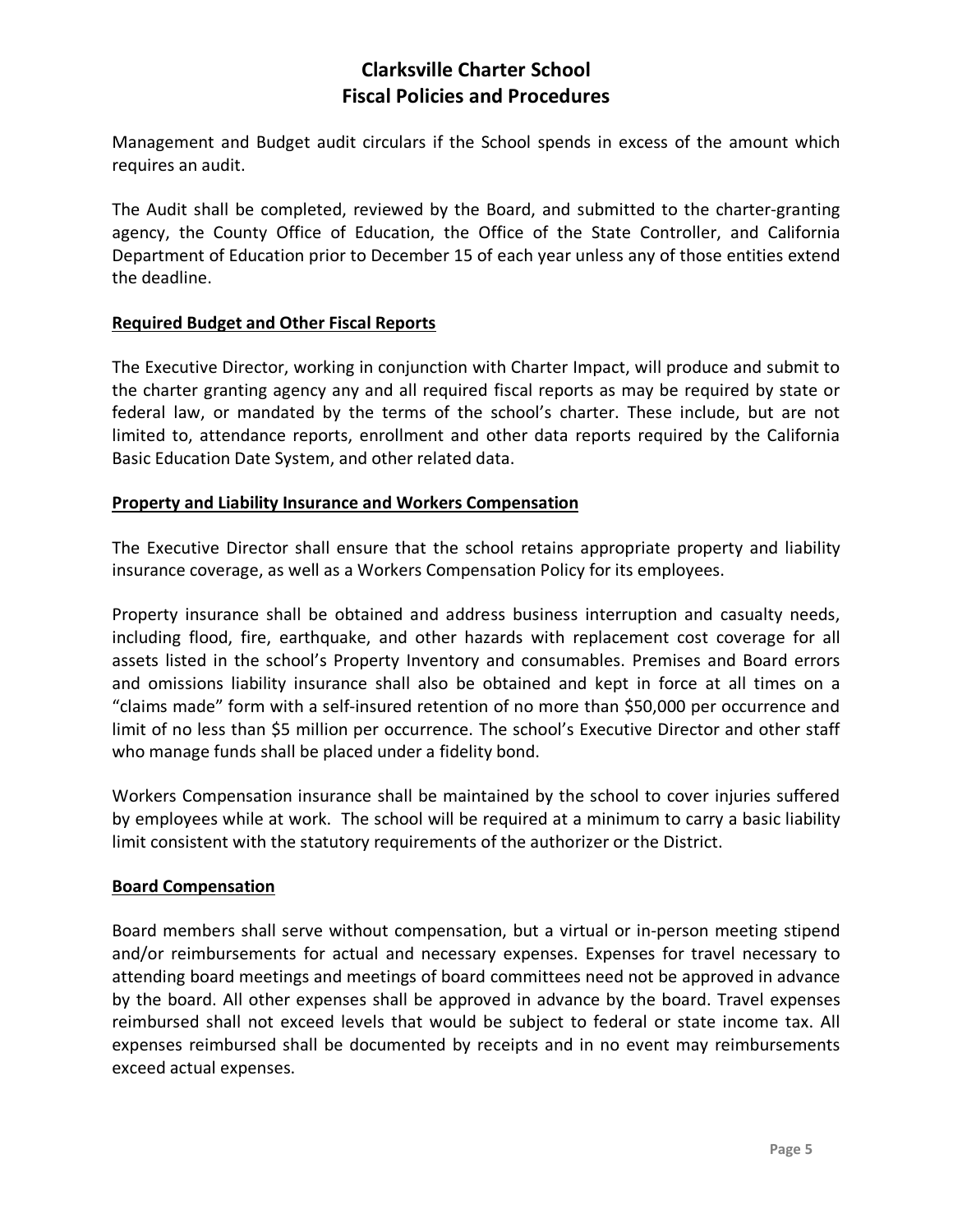## **Fundraising, Grant Solicitation, and Donation Recognition**

Fundraising or grant solicitation activities over \$100,000 on behalf of the school must be approved in advance by the Board. The Board shall be informed of any conditions, restrictions, or compliance requirements associated with the receipt of such funds, including grants or categorical programs sponsored by the state or federal government. The Board shall be notified no later than the next regular board meeting of the award or receipt of any funds and shall approve the receipt of any grants, donations, or receipts of fundraising proceeds prior to their deposit in the school's accounts.

#### **Contracts**

Consideration will be made of in-house capabilities to accomplish services before contracting for them. Except as otherwise provided in these policies, the Executive Director may enter into contracts and agreements not to exceed \$50,000 without Board approval, provided funds sufficient for the contract or agreement are authorized and available within the school's boardadopted budget. Contracts and agreements in excess of \$50,000 must be submitted for board approval and may be executed by the Executive Director or other person specifically designated by the Board after the Board has duly approved the contract or agreement.

Staff designee will keep and maintain a contract file evidencing the competitive bids obtained (if any) and the justification of need for any contracts over \$25,000. Competitive bids will be obtained where required by law or otherwise deemed appropriate and in the best interests of the school.

Written contracts clearly defining work to be performed will be maintained for all contract service providers (i.e. consultants, independent contractors, subcontractors). Contract service providers must show proof of being licensed and bonded, if applicable, and of having adequate liability insurance and worker's compensation insurance currently in effect. The Executive Director may also require that contract service providers list the school as an additional insured.

If the contract service provider is a sole proprietor or a partnership (including LP, and LLP), the School will obtain a W-9 from the contract service provider prior to submitting any requests for payments to Charter Impact.

The Executive Director will approve proposed contracts and modifications in writing. Contract service providers will be paid in accordance with approved contracts as work is performed. The Executive Director will be responsible for ensuring the terms of the contracts are fulfilled. Potential conflicts of interest will be disclosed upfront, and the Executive Director and/or Member(s) of the Governing Board with the conflict will excuse themselves from discussions and from voting on the contract.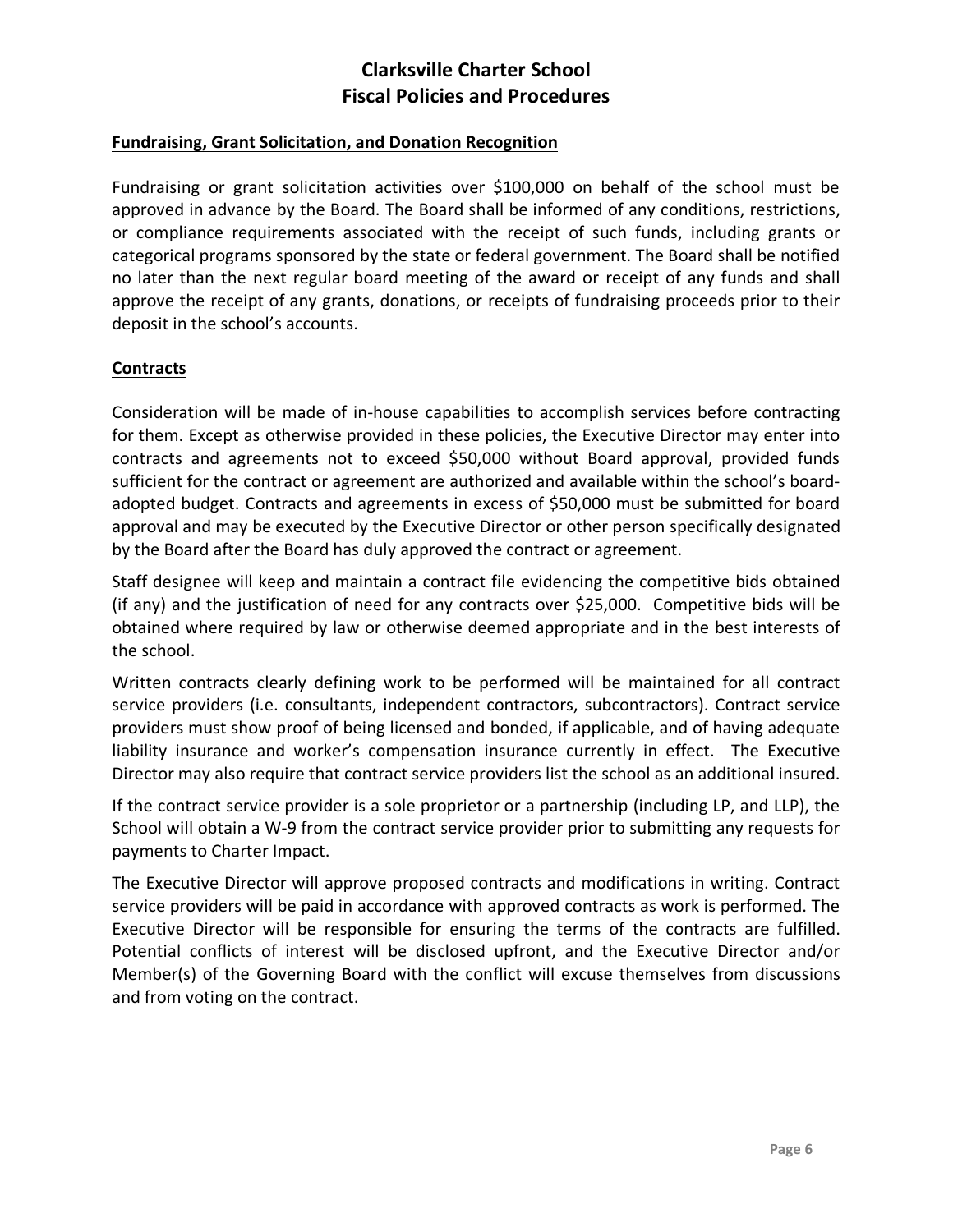#### **PURCHASING AND VENDOR PAYMENT**

#### **Segregation of Duties**

The School will develop and maintain a system to document the authorization of non-payroll expenditures. All proposed expenditures must be approved by the Executive Director and/or designated staff, who will review the proposed expenditure to determine whether it is consistent with the Board-adopted budget. In the absence of a vendor invoice, the School will develop and maintain a check request form to document the approval of payment for specific items.

All transactions will be posted in an electronic general ledger maintained by Charter Impact. To ensure segregation of recording and authorization, the bookkeeper may not co-sign check requests for purchase orders.

#### **General Purchasing Procedures**

All purchases over \$25,000 must include documentation of a good faith effort to secure the lowest possible cost for comparable goods or services. The Executive Director shall not approve purchase orders or check requests lacking such documentation. Documentation shall be attached to all check and purchase order requests showing that at least three vendors of similar type were contacted and such documentation shall be maintained for three years. All purchases in excess of \$25,000 must be bid by a board-approved process, except in the cases:

- 1. In case of emergencies that necessitate the purchase of emergency response supplies, equipment, or services.
- 2. The supplier is the Original Equipment Manufacturer for which no equivalent competition exists.

In such cases, the school shall document the reason why the purchase was done without a competitive bidding process, and why the pricing was determined to be reasonable. The Executive Director may authorize expenditures and may sign related contracts within the approved budget. The Governing Board must review all expenditures. This will be done via approval of a check register which lists all checks written during a set period of time and includes check #, payee, date, and amount. The Governing Board must also approve contracts and non-budgeted expenses over \$50,000.

When approving purchases, the Executive Director must:

- a. Determine if the expenditure is budgeted
- b. Determine if funds are currently available for expenditures (i.e. cash flow)
- c. Determine if the expenditure is allowable under the appropriate revenue source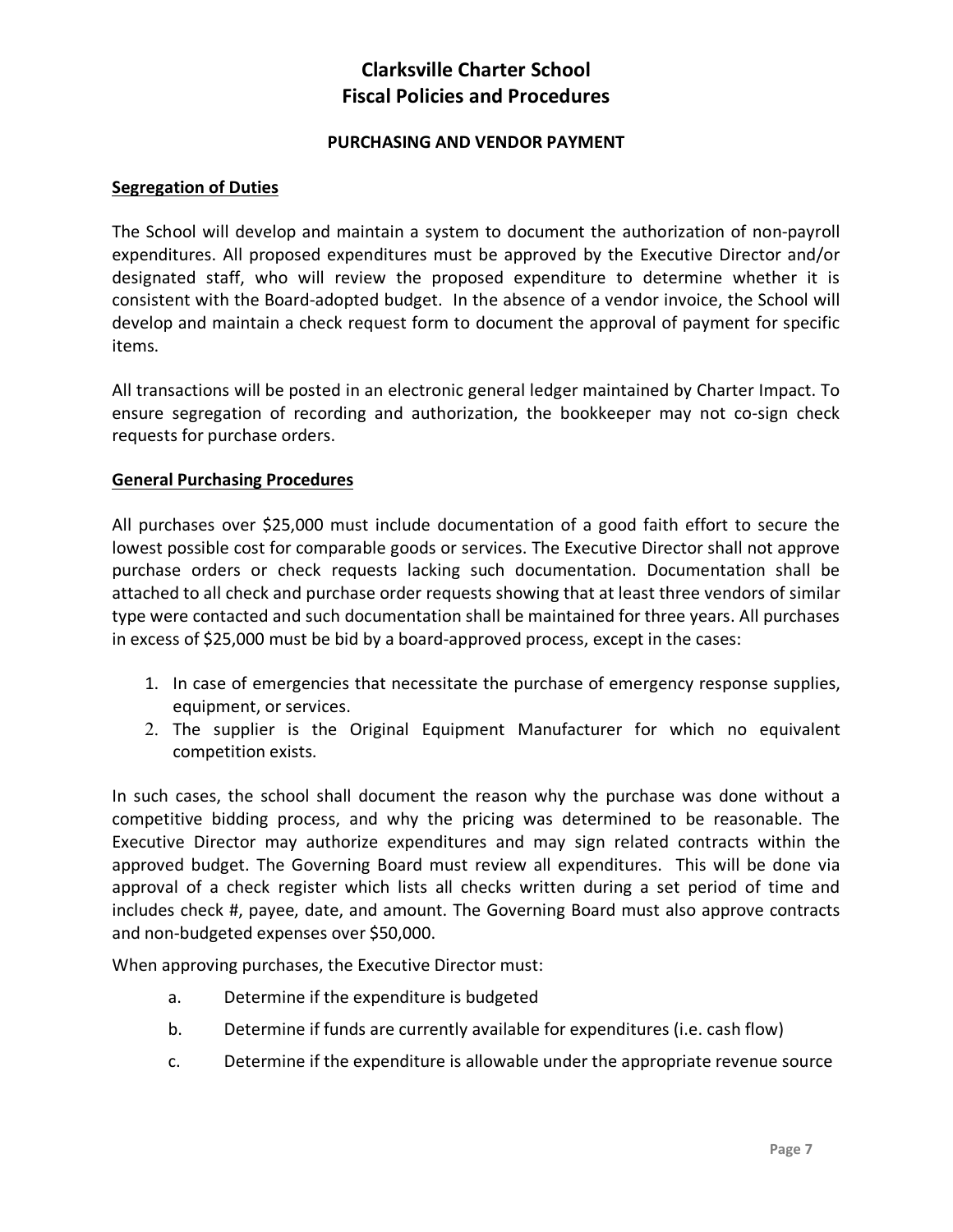- d. Determine if the expenditure is appropriate and consistent with the vision, approved charter, school policies and procedures, and any related laws or applicable regulations
- e. Determine if the price is competitive and prudent.

Any individual making an authorized purchase on behalf of the school must provide Charter Impact with appropriate documentation of the purchase. Individuals other than those specified above are not authorized to make purchases without pre-approval.

Individuals who use personal funds to make unauthorized purchases will not be reimbursed. Authorized purchases will be promptly reimbursed by a bank check upon receipt of appropriate documentation of the purchase.

The Executive Director may authorize an individual to use a school credit card, if the school elects of use a credit card, to make an authorized purchase on behalf of the school, consistent with guidelines provided by the Executive Director and/or Governing Board. The following provisions apply to credit card purchases:

- 1. All credit card purchases must have prior approval.
- 2. Receipts for the purchase must be submitted for each purchase
- 3. Each purchase must have the approved budget codes for each transaction
- 4. If receipts are not available or are "missing", the individual making the charge will be held responsible for payment.
- 5. Cards will bear the names of both the Schools and the authorized card holder.

## **Purchase Orders**

All non-recurring purchases for which the vendor requires the use of a purchase order, which must be approved by the Executive Director and/or Department Director through Smartsheets.

- 1. Once approval is received in Smartsheets for the creation of the PO, the third-party contractor or staff designee will create a PO and assign PO numbers in sequential order.
- 2. The numbered PO is then logged and uploaded into Smartsheets which lists all issued PO's.
- 3. The PO is then given sent to the Executive Director or Department Director for approval signature.
- 4. The PO is emailed to the Department Director to send to the vendor.

#### **Payment Authorization**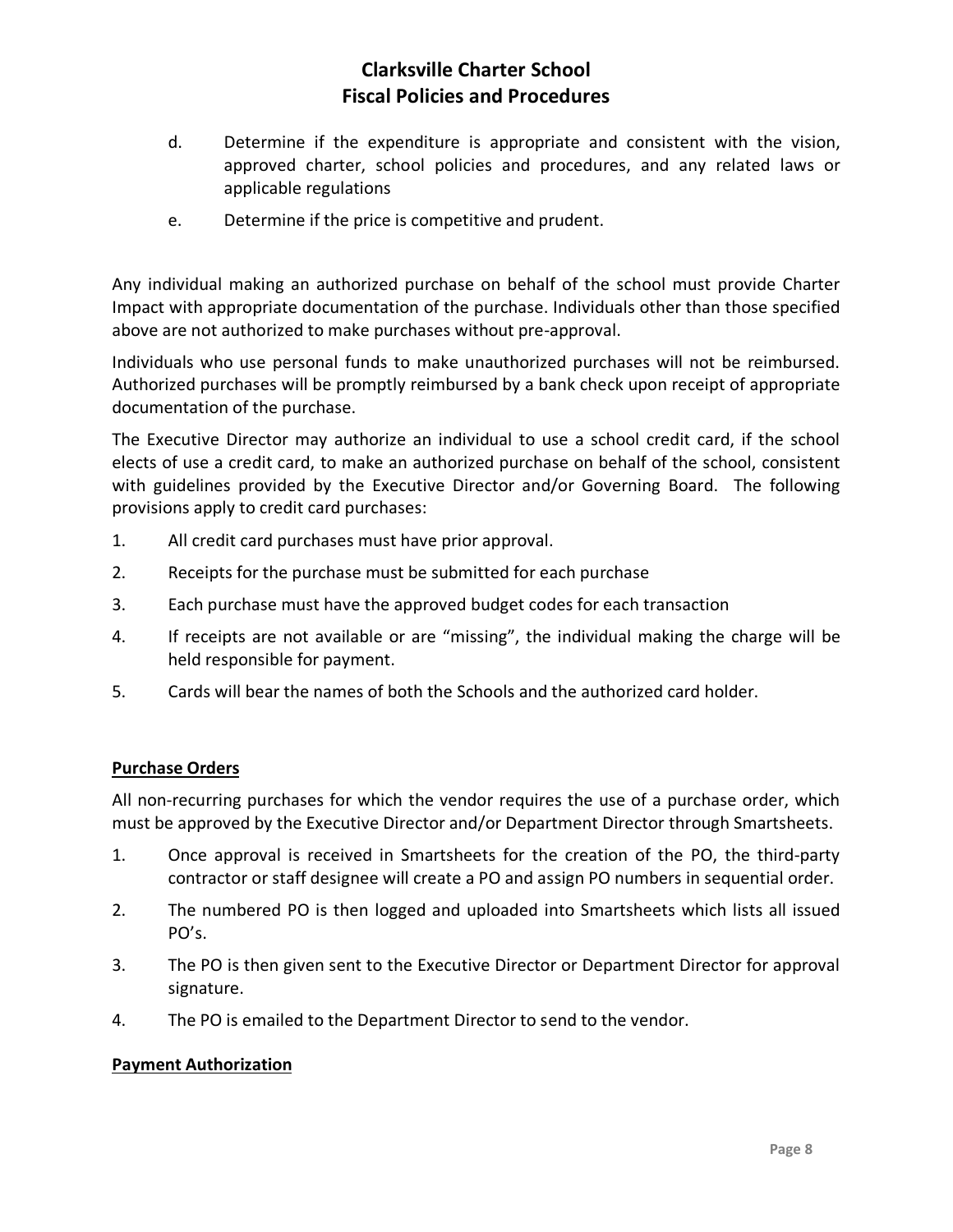All original invoices will be forwarded to the Executive Director or Department Director for approval through the online approval system.

- 1. For any cumulative fiscal year purchase over \$600.00 a W-9 is required to be on file.
- 2. The third-party contractor or staff designee will compile all invoices and supporting documentation (including applicable PO) and verify that the specified products/services were received. The documentation will then be sent to the Executive Directors and/or Department Directors for review and approval.
- 3. The Executive Director will carefully review each invoice and supporting documentation prior to approval.
- 4. Approval from the Executive Director or delegate will be indicated by a signature on an invoice, email, or other electronic documentation process. The invoice and supporting documentation including any new W-9 will be sent to Charter Impact on at least a weekly basis (Executive Director should be aware of invoice due dates to avoid late payments). Charter Impact will then process the invoices with sufficient supporting documentation. Payment will not occur if a W-9 is required and not on file with Charter Impact.
- 5. The Executive Director and/or designated staff may authorize Charter Impact to pay recurring expenses (e.g. utilities) without the Executive Director's formal approval (signature) on the invoice when dollar amounts fall within a predetermined range. A list of the vendors and the dollar range for each vendor must be provided to Charter Impact in writing and updated on an annual basis.

## **Accounts Payable Checks**

The Governing Board will approve, in advance, the list of authorized signers on the school account. The Executive Director and any other employee authorized by the Governing Board may sign bank checks within established limitations.

- 1. Checks exceeding \$50,000 will require review and approval of second authorized signer.
- 2. Charter Impact does not use pre-printed check stock to avoid the risk of theft.
- 3. When there is a need to generate a check, the designated staff will send appropriate approved documentation to Charter Impact. This is usually an approved invoice or Check Request Form by the school.
- 4. Once approved by the Executive Director or designated school employee, Charter Impact prepares the check based on the check authorization prior to obtaining the appropriate signature(s).
- 5. Checks may not be written to cash, bearer, or petty cash. Under no circumstance will any individual sign a blank check.
- 6. Charter Impact will record the check transaction(s) into the appropriate checkbook and in the general ledger.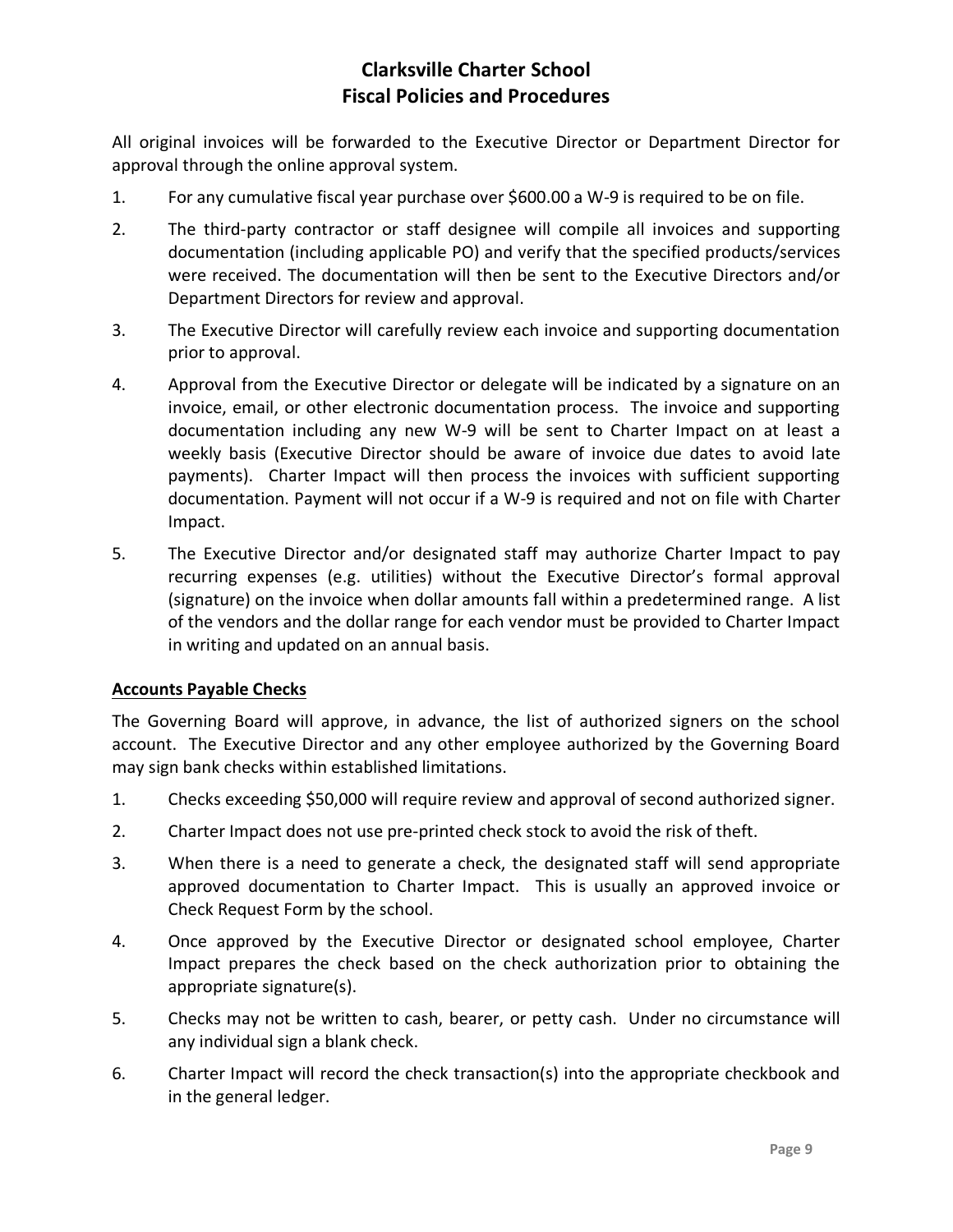- 7. Charter Impact will distribute the checks and vouchers as follows:
	- a. Original mailed or delivered to payee
	- b. Duplicate or voucher attached to the invoice and filed by vendor name by a Charter Impact accountant.
	- c. Cancelled Checks maintained with the banking institution.
	- d. Voided checks will have the signature line cut out and will have VOID written in ink. The original check will be attached to the duplicate and forwarded to Charter Impact who will attach any other related documentation as appropriate.

## **Bank Reconciliations**

Charter Impact will maintain view-only online access to School bank accounts. On a monthly basis, Charter Impact will download the monthly bank activity/statement directly from the bank. Once the statement is received:

- 1. Charter Impact will examine all paid checks for date, name, cancellation, and endorsement. Any discrepancies regarding the paid checks or any checks over 90 days will be researched and if applicable deleted from the accounting system.
- 2. Charter Impact will prepare the bank reconciliation, verifying the bank statements and facilitating any necessary reconciliation.
- 3. Charter Impact will compare the reconciled bank balance to the cash in the bank account and to the general ledger, immediately reporting any discrepancies to the Executive Director.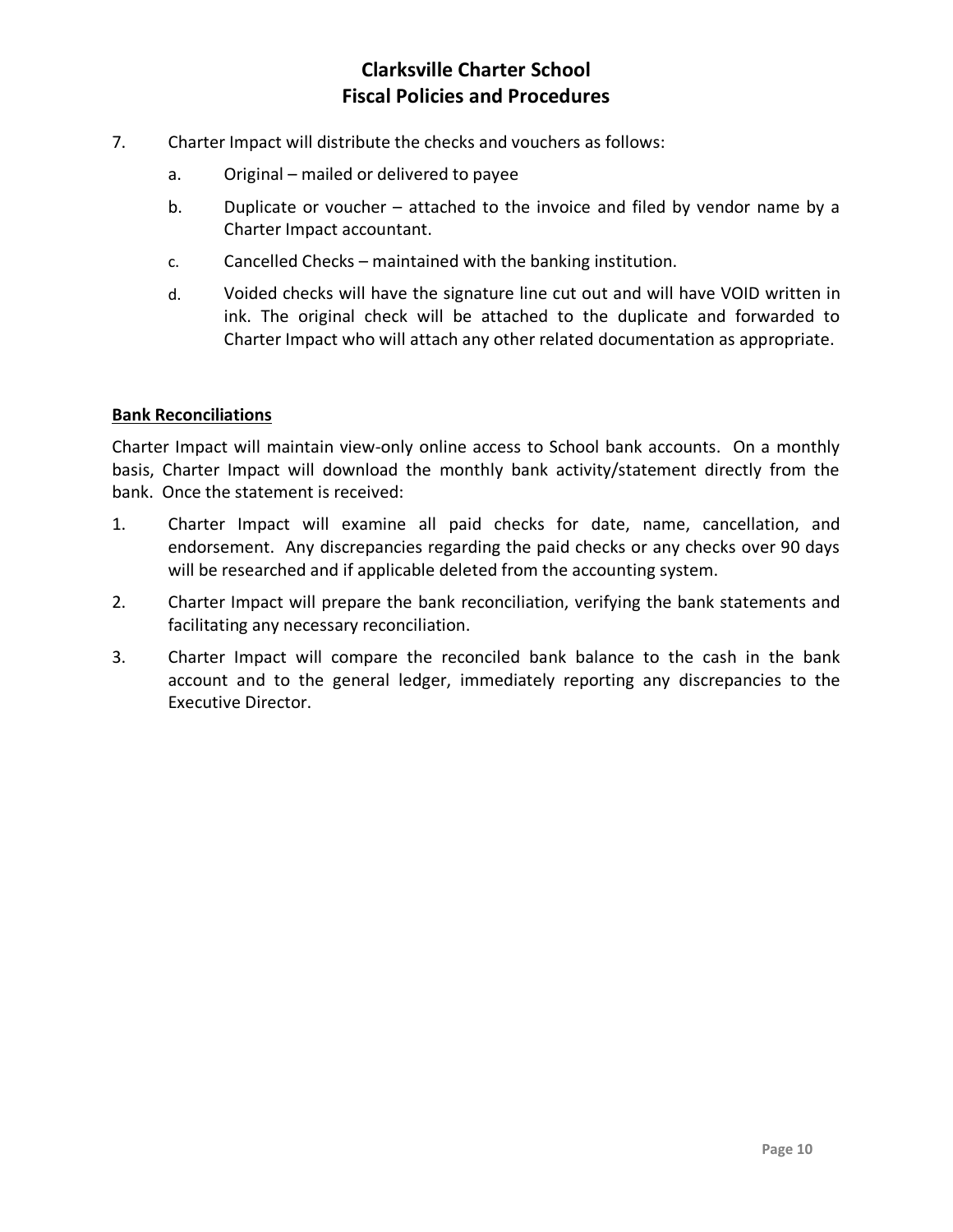## **CASH RECEIPT MANAGEMENT**

#### **General Procedures for Non-Governmental Cash Receipts**

For all fundraising activities approved by the board, the School will establish internal controls to ensure the safeguarding of assets. The following are general procedures for recurring activities:

- 1. For each fundraising or other event in which cash or checks will be collected, a Volunteer Coordinator will be designated, who will be responsible for collecting and holding all cash and checks for the purpose of the fundraising activity.
	- a. The Volunteer Coordinator will record each transaction in a receipt book at the time the transaction is made, with a copy of the receipt provided to the donor.
	- b. The cash, checks, receipt book, and deposit summary must be given to the school Staff designee by the end of the next school day, who will immediately put the funds in a secure, locked location.
	- c. Both the Volunteer Coordinator and the Staff delegate will count the deposit and verify the amount of the funds in writing.
- 2. Cash/checks dropped off at the school office will be placed directly into a lock box by the person dropping off the cash/checks.
	- a. All funds are deposited into the lock box in a sealed envelope, along with any notes, forms, or other descriptions of how the funds are to be used.
	- b. The Staff delegate and one other staff member will jointly open the lock box to verify the cash/check amounts and sign off on the amounts received.
	- c. The lock box will be emptied at least two times per week, corresponding to days when deposits are made.
- 3. All checks will be immediately endorsed with the school deposit stamp, containing the following information: "For Deposit Only"
- 4. A deposit slip will be completed by the Staff delegate and initialed by the Executive Director for approval to deposit. The deposit slip will be duplicated and documentation for all receipts (copy of check, letter, etc.) will be attached to the duplicate deposit slip.
- 5. Deposits totaling greater than \$2,000 will be deposited the next business day by the designated school employee. Deposits totaling less than \$2,000 will be made at least monthly by the designated school employee. All cash will be immediately put into a lock box.
- 6. The duplicate deposit slip and deposit receipt will be attached to the deposit documentation and forwarded to Charter Impact to be filed and recorded weekly.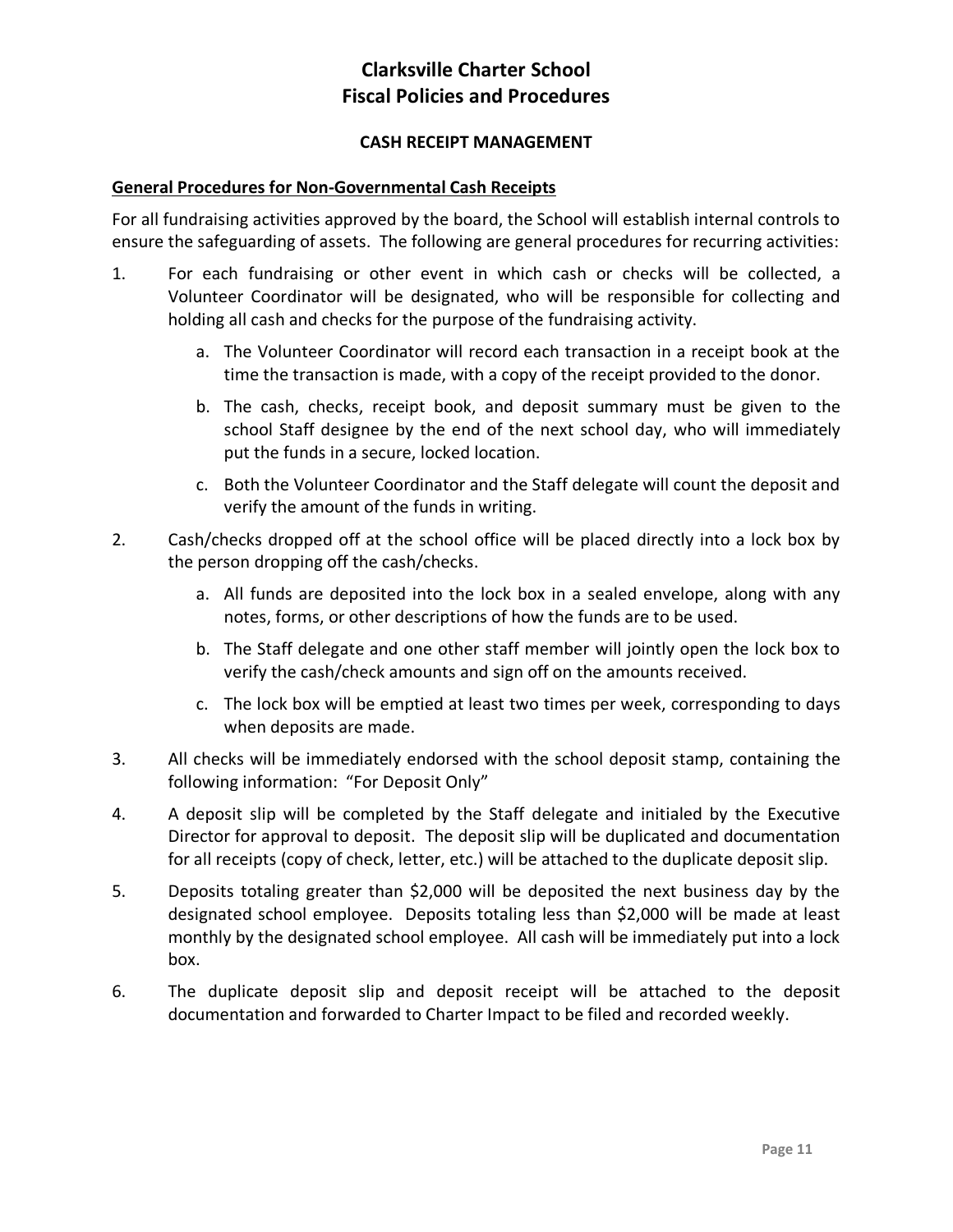#### **Volunteer Expenses**

All volunteers will submit a purchase requisition form to the Executive Director for all potential expenses. Only items with prior written authorization from the Executive Director will be paid/reimbursed.

## **Returned Check Policy**

A returned-check processing fee will be charged for checks returned as non-sufficient funds (NSF). Unless otherwise pre-approved by Charter Impact or the Executive Director, payment of the NSF check and processing fee must be made by money order or certified check.

In the event that a second NSF check is received for any individual, in addition to the processing fee, the individual will lose check-writing privileges. Payment of the NSF check, the processing fee and any subsequent payment(s) by that individual must be made by money order or certified check.

In the case of NSF checks written by parents of students, failure to pay may result in the withholding of report cards/transcripts at the end of the semester and/or school year until payment is received, unless other mutually agreeable arrangements are approved by the Executive Director and/or Governing Board. If unsuccessful in collecting funds owed, the school may initiate appropriate collection and/or legal action at the discretion of the Executive Director and/or Governing Board.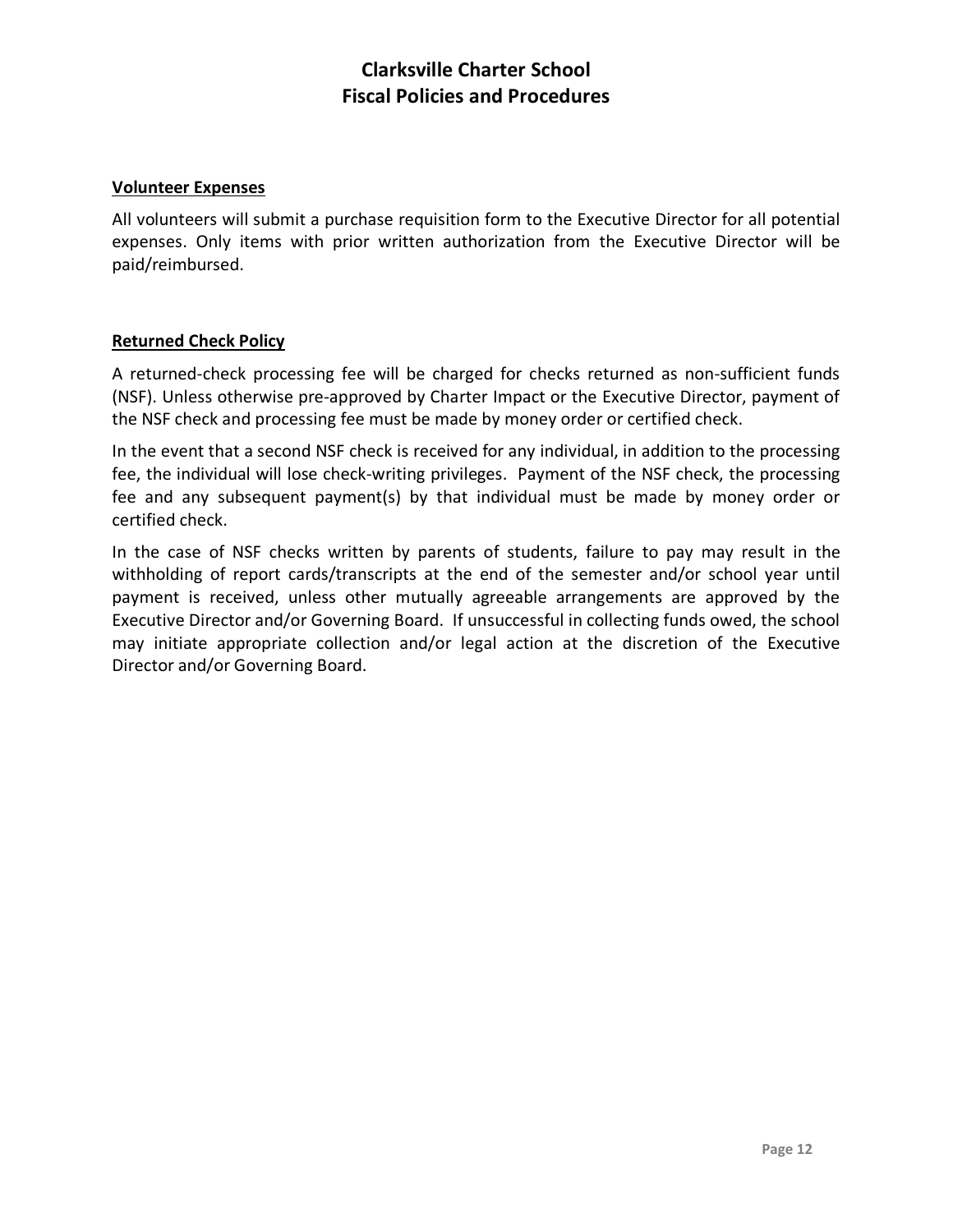#### **HUMAN RESOURCES AND PAYROLL**

#### **Payroll Services and Setup**

Charter Impact prepares payroll checks, tax and retirement withholdings, tax statements, and to perform other payroll support functions. The Executive Director will establish and oversee a system to prepare time and attendance reports and submit payroll check requests. The Executive Director will review payroll statements each pay period to ensure that (1) the salaries are consistent with staff contracts and personnel policies and (2) the proper tax, retirement, disability, and other withholdings have been deducted and forwarded to the appropriate authority. All staff expense reimbursements will be on checks separate from payroll checks.

Upon hiring of staff, the Executive Director will be responsible for the creation of a personnel file will with all appropriate payroll-related documentation and completing or providing all the items on the Employee Payroll Set-up/Change Form. Items include a federal a completed employment application form, a federal I-9 form, tax withholding forms, retirement date, and an accounting of the use of sick leave.

## **Timesheets**

All hourly employees will be responsible for completing a timesheet including vacation, sick, and holiday time (if applicable). The employee and the appropriate supervisor will sign the completed timesheet. Incomplete timesheets will be returned to the signatory supervisor and late timesheets will be held until the next pay period. No employee will be paid until a correctly completed timesheet is submitted. If an employee is unexpectedly absent and therefore prevented from working the last day of the pay period or turning in the timesheet (such as an employee calling in sick), the employee is responsible for notifying the signatory supervisor or for making other arrangements for the timesheet to be submitted. However, the employee must still complete and submit the timesheet upon return.

## **Overtime**

Advanced approval in writing by the authorized supervisor is required for compensatory time and overtime. Overtime only applies to classified employees and is defined as hours worked in excess of eight (8) hours within a day or forty (40) hours within a week. Any hours worked in excess of an employee's regular work schedule must be pre-approved by the supervisor, unless it is prompted by an emergency. No overtime will be paid without the approval of the employee's supervisor. Overtime will not be granted on a routine basis and is only reserved for extraordinary or unforeseen circumstances. If a supervisor identifies a recurring need for overtime in any given position, the supervisor should immediately consult with the Executive Director for further guidance.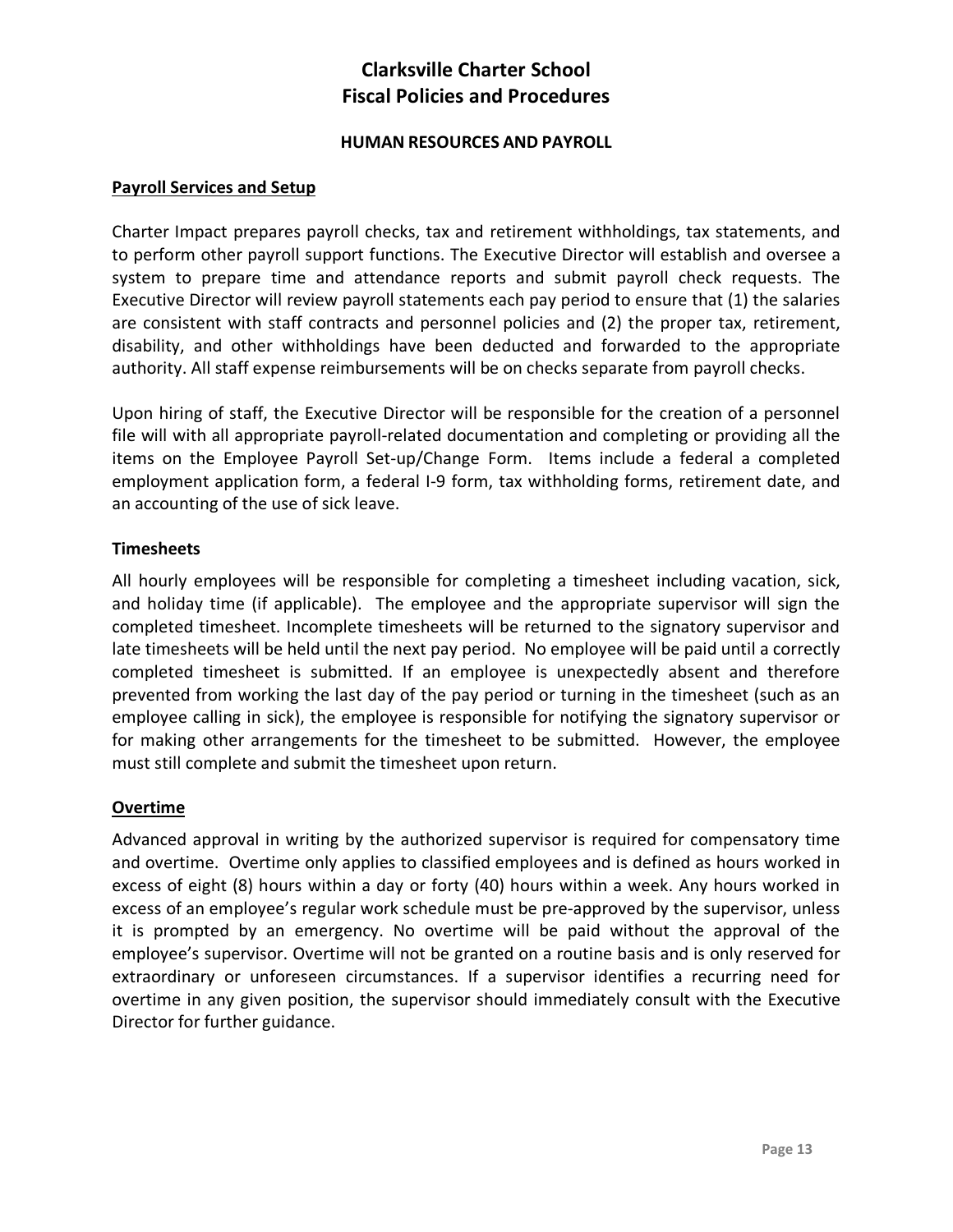#### **Payroll Processing**

All employees must submit electronic timesheets each pay period verifying the days and number of hours worked. The Executive Director or designee will approve these timesheets. No overtime hours should be listed on timesheets without the supervisor's prior approval. All leave requests must be submitted and reviewed through the same attendance management system. All leave taken must be documented on the corresponding timesheet. The Staff delegate will provide the designated school employee with any payroll-related information such as sick leave, vacation pay, and/or any other unpaid time.

Payroll is processed within 10 days after the period in which it is earned for hourly employees.

- 1. The school's designated payroll personnel will submit a Payroll Summary Report of timesheets to Charter Impact for processing.
- 2. Charter Impact will prepare the payroll worksheet based on the summary report.
- 3. Charter Impact will issue direct deposit or mail checks directly to the employee.

#### **Payroll Taxes and Record Keeping**

Charter Impact will prepare payroll check summaries, tax and withholding summaries, and other payroll tracking summaries based on the reporting submitted.

Charter Impact will also prepare the state and federal quarterly and annual payroll tax forms for income tax withholdings, Social Security and Medicare and submit the forms to the respective agencies on behalf of the school. Charter Impact will prepare the quarterly state returns for unemployment and disability, review the forms with the Executive Director, and submit the forms to the state on behalf of the school.

The designated school employee will maintain written records of all full time employees' use of sick leave, vacation pay, and any other unpaid time.

- 1. The designated school employee will immediately notify the Executive Director if an employee exceeds the accrued sick leave or vacation pay or has any other unpaid absences.
- 2. Records will be reconciled when requested by the employee. Each employee must maintain personal contemporaneous records.

#### **Expense Reports**

Employees will be reimbursed for expenditures within ten (10) business days of presentation of appropriate documentation. Receipts or other appropriate documentation will be required for all expenses over five dollars and all reports must be approved by the Executive Director or designee. Expenses greater than two months old will not be reimbursed.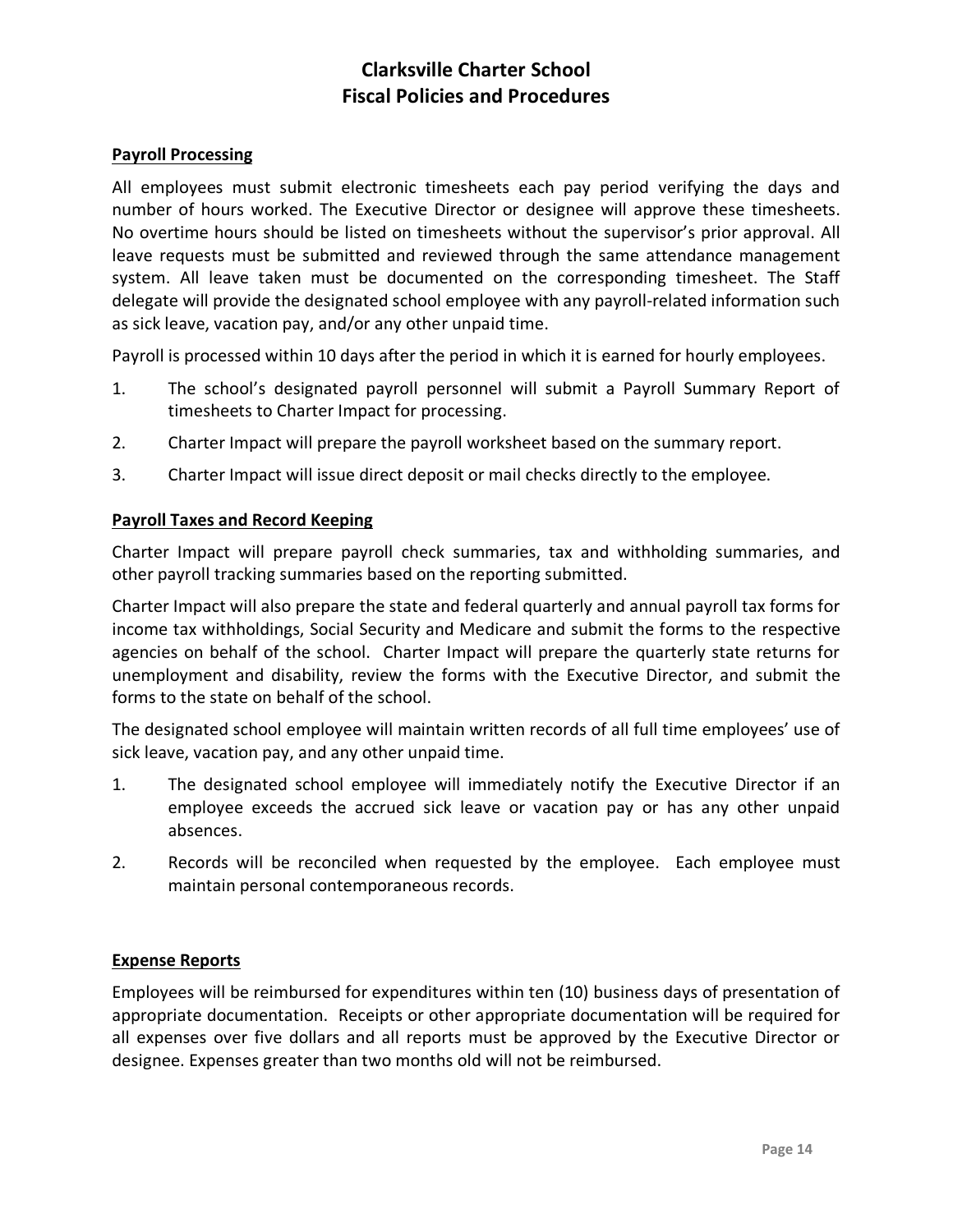Executive Director expense reports must be approved by the Chief Fiscal Officer) and always be submitted to Charter Impact for processing and payment, petty cash may not be used.

## **Travel**

All teachers are expected to serve students in-person, that are assigned or requested on their roster and are required to drive up to 60 miles and/or one hour to meet with their students as part of their normal commute\*.

\*Commuting miles are the miles you drive between your home and regular workplace. These miles are viewed as a personal expense and can't be deducted in personal taxes or reimbursed as a business expense by your employer.

If and when the School requires employees to drive their personal vehicle to perform duties on behalf of the School (in the course and scope of employment) beyond their normal commute, the School will reimburse employees for the reasonable and necessary expense of using their personal vehicle on behalf of the School.

Employees will receive a monthly reimbursement payment from the School for mileage expenses incurred beyond the employees' normal daily commute of up to 60 miles and/or a distance of one hour from their home. Employees will be paid for mileage reimbursement at the per mile rate amount designated by the Federal Internal Revenue Service, at the time the miles are driven on behalf of the School.

Employees are required to submit:

- a monthly written report of all miles driven
- with a printed map showing the locations driven, on behalf of the School during that month.

If any employee believes that the mileage reimbursement that he or she receives from the school is insufficient to reimburse the employee for all reasonable expenses necessarily incurred by the employee in using his or her personal vehicle on behalf of the School, the employee must immediately report this expense issue to the School's Human Resources Department. Employees may be required to submit additional documentation to support any request for additional mileage reimbursement.

## **Meals**

An employee can seek meal reimbursement based on the following:

- 1. Gained prior Director approval to attend a multi-day conference
	- a. Meal reimbursement is not for single day conferences or meetings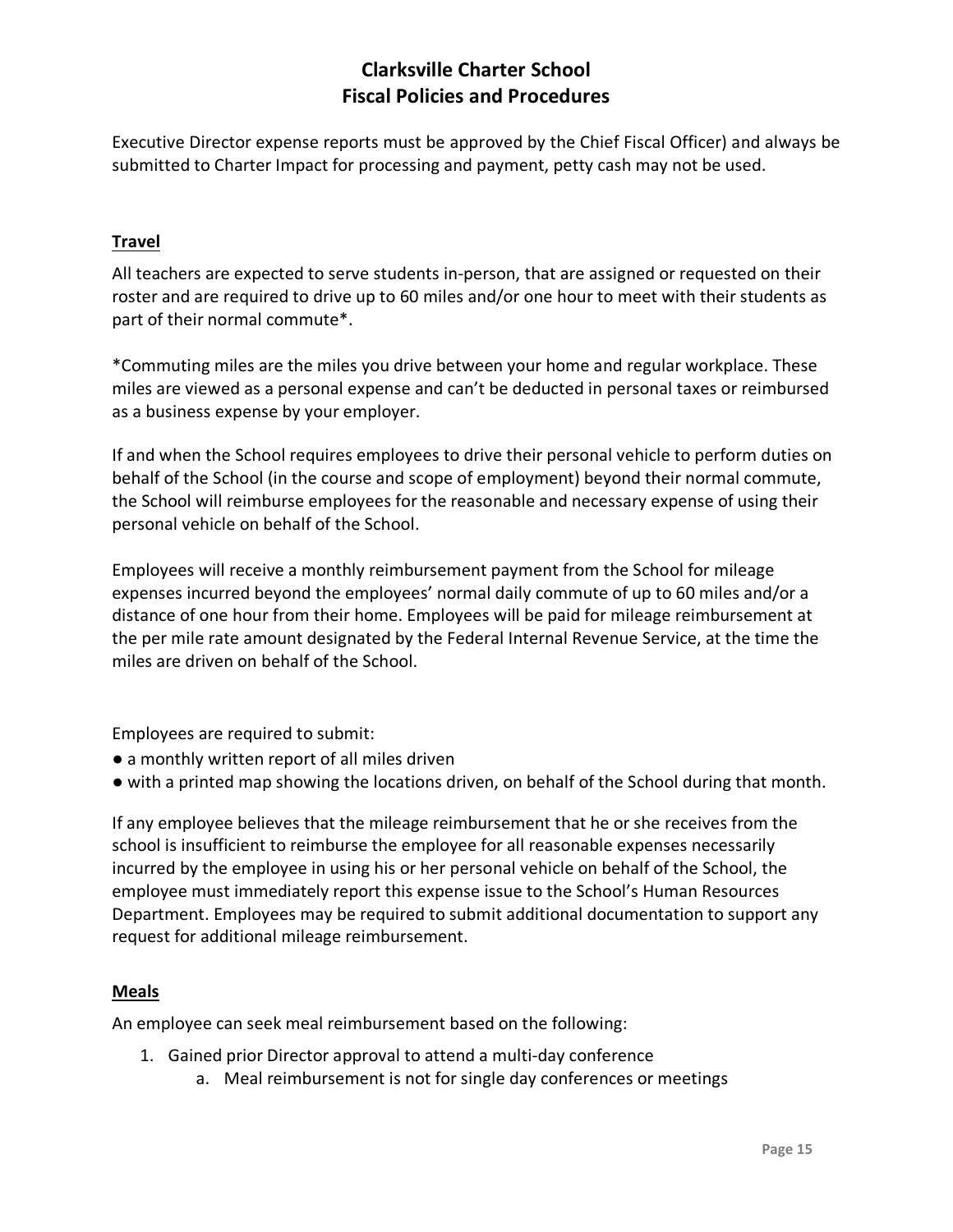- b. The meal reimbursement starts on the second day of the conference and is paid daily through the last day of the trip
- 2. Meal reimbursement cannot be claimed when the conference or airline provided a meal\*

#### Meal Allowance

Meal reimbursements shall not exceed the allowed maximum rate listed in the reimbursement meal rates table listed herein. Meals for which there are no itemized receipts will not be reimbursed; there are no exceptions.

Items needed for Upload:

• Itemized receipts for meal reimbursements are required.

o **Alcoholic beverages are not an allowable expense.**

Reimbursement Meal Rates Table:

| Meal Maximum Criteria                                                                                                                                              |      |
|--------------------------------------------------------------------------------------------------------------------------------------------------------------------|------|
| Criteria for claiming meal expenses is as follows, along with maximum meal reimbursement<br>amounts, including applicable taxes, and tips up to 18% of meal total. |      |
| Breakfast*                                                                                                                                                         | \$12 |
| Lunch*                                                                                                                                                             | \$16 |
| Dinner*                                                                                                                                                            | \$22 |

\***Note:** Full meals included in the airfare, hotel, and conference fees, or otherwise provided may not also be claimed for reimbursement. The same meal may not be claimed more than once on any date (this occurs, for example, when lunch is included in registration but employees choose to dine elsewhere). Continental breakfasts of rolls, coffee, and juice provided by hotels or conferences are not considered full meals. If the employee has special dietary needs due to medical conditions or food allergies, and meal accommodations are not provided by the hotel or conference, reimbursement may be submitted with an explanation.

#### **FINANCE AND FINANCIAL REPORTING**

#### **Monthly Reporting**

Charter Impact will submit a monthly financial report including:

- a. Statement of Financial Position
- b. Budget vs. Actual Report